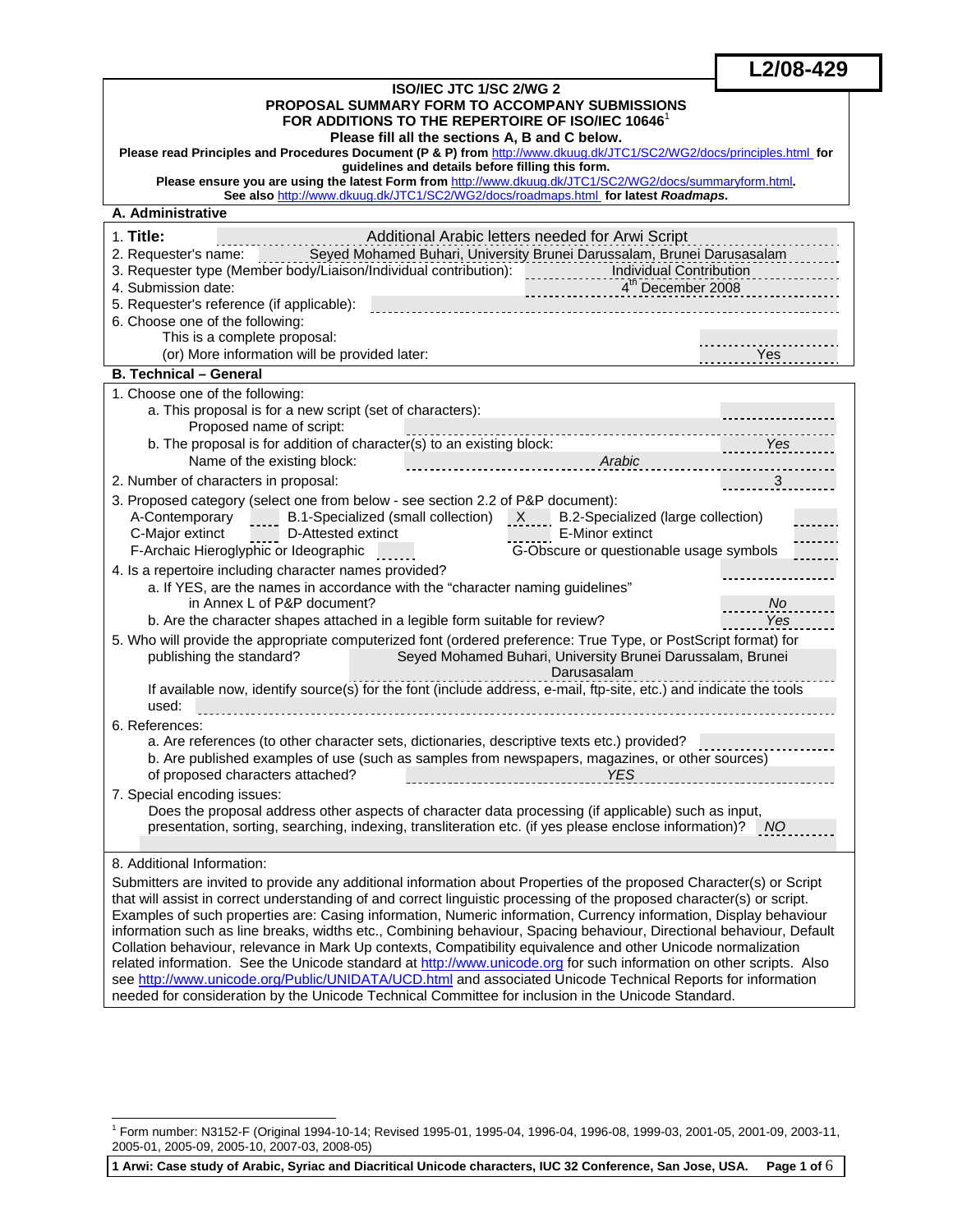| <b>C. Technical - Justification</b>                                                                               |            |
|-------------------------------------------------------------------------------------------------------------------|------------|
| 1. Has this proposal for addition of character(s) been submitted before?                                          | <b>NO</b>  |
| If YES explain                                                                                                    |            |
| 2. Has contact been made to members of the user community (for example: National Body,                            |            |
| user groups of the script or characters, other experts, etc.)?                                                    | <b>YES</b> |
| Roozbeh Pournader, Book Publisher (Shahul Hameed & Sons, Chennai,<br>If YES, with whom?                           |            |
| India)<br>.<br>If YES, available relevant documents:                                                              |            |
| 3. Information on the user community for the proposed characters (for example:                                    |            |
| size, demographics, information technology use, or publishing use) is included?                                   | <b>YES</b> |
| Reference:                                                                                                        |            |
| 4. The context of use for the proposed characters (type of use; common or rare)                                   | common     |
| Reference:                                                                                                        |            |
| 5. Are the proposed characters in current use by the user community?                                              | <b>YES</b> |
| Certain Religious books are still printed in Arwi<br>If YES, where? Reference:                                    |            |
| 6. After giving due considerations to the principles in the P&P document must the proposed characters be entirely |            |
| in the BMP?                                                                                                       | YES        |
| If YES, is a rationale provided?                                                                                  | <b>YES</b> |
| Only few characters are needed to be added<br>If YES, reference:                                                  |            |
| 7. Should the proposed characters be kept together in a contiguous range (rather than being scattered)?           | NO.        |
| 8. Can any of the proposed characters be considered a presentation form of an existing                            |            |
| character or character sequence?                                                                                  | <b>NO</b>  |
| If YES, is a rationale for its inclusion provided?                                                                |            |
| If YES, reference:                                                                                                |            |
| 9. Can any of the proposed characters be encoded using a composed character sequence of either                    |            |
| existing characters or other proposed characters?                                                                 | <b>YES</b> |
| If YES, is a rationale for its inclusion provided?                                                                | <b>YES</b> |
| These are characters by itself and not diacritics added to a character<br>If YES, reference:                      |            |
| 10. Can any of the proposed character(s) be considered to be similar (in appearance or function)                  |            |
| to an existing character?                                                                                         | <b>NO</b>  |
|                                                                                                                   |            |
| If YES, is a rationale for its inclusion provided?                                                                |            |
| If YES, reference:                                                                                                |            |
| 11. Does the proposal include use of combining characters and/or use of composite sequences?                      | <b>NO</b>  |
| If YES, is a rationale for such use provided?                                                                     |            |
| If YES, reference:                                                                                                |            |
| Is a list of composite sequences and their corresponding glyph images (graphic symbols) provided?                 |            |
| If YES, reference:                                                                                                |            |
| 12. Does the proposal contain characters with any special properties such as                                      |            |
| control function or similar semantics?                                                                            | <b>NO</b>  |
| If YES, describe in detail (include attachment if necessary)                                                      |            |
|                                                                                                                   |            |
|                                                                                                                   |            |
| 13. Does the proposal contain any Ideographic compatibility character(s)?                                         | <b>NO</b>  |
| If YES, is the equivalent corresponding unified ideographic character(s) identified?                              |            |
| If YES, reference:                                                                                                |            |
|                                                                                                                   |            |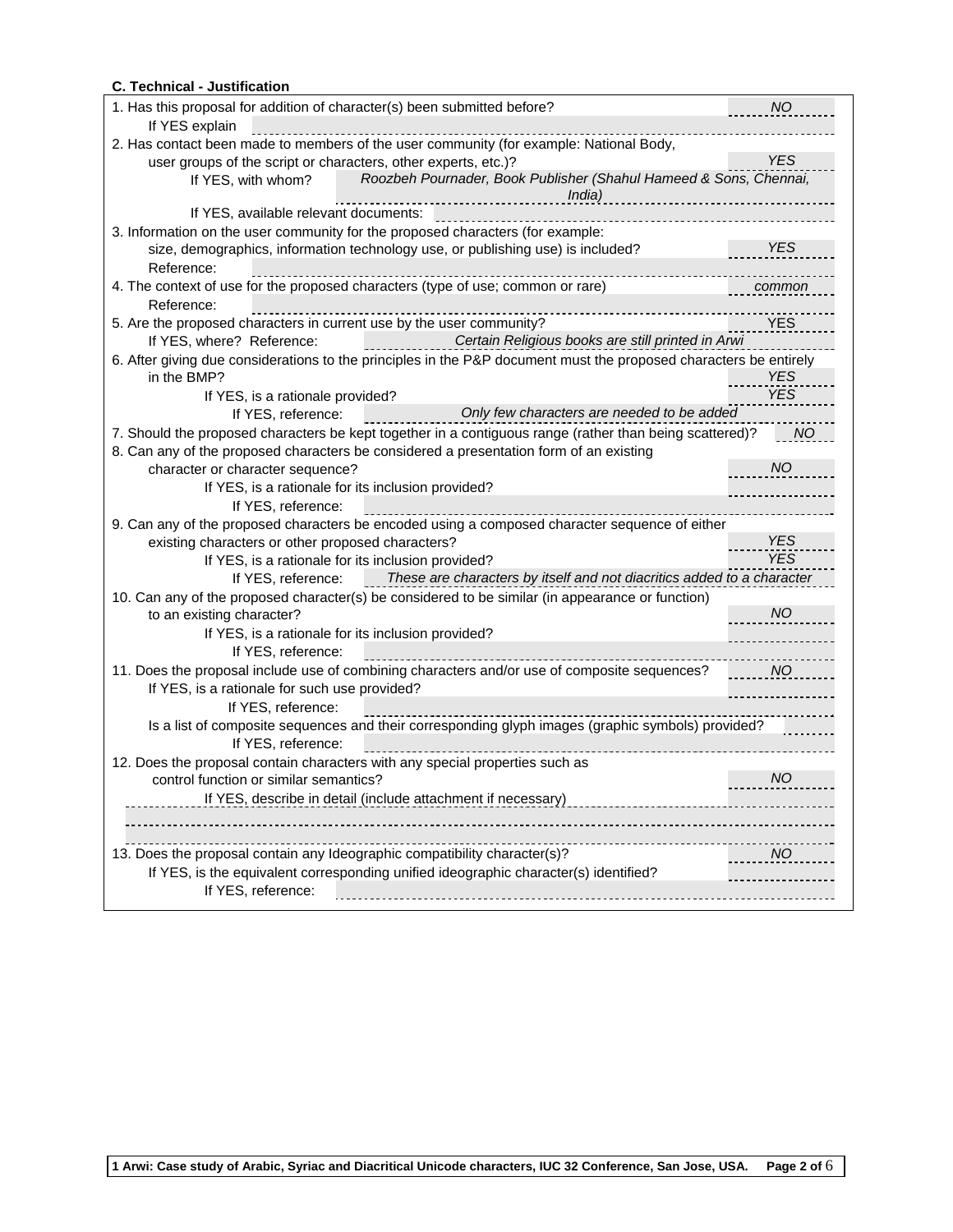### **ARWI**

This proposal contains 2 Arwi (called as ArabuTamil) characters, one diacritic and one possible ligature. Arwi script is used to write Tamil Language using Arabic Script, with the inclusion of few extra characters and diacritics. Arwi script is used by Tamil speaking Muslim communities in Tamil Nadu, Malaysia, Singapore, etc. Books written using Arwi script on various topics like History, Religion, etc are being in use in Tamil Nadu.

Most of the characters needed for Arwi<sup>1</sup> are already present in the Arabic range of Unicode characters. This proposal includes the characters and diacritics that ought to be included into the Unicode Arabic range. These characters cannot be considered as a glyph variant of the existing characters in Arabic.

#### **Bibliography**

- 1. How to read and write Tamil characters [Accessed on: 22<sup>nd</sup> April 2008]: http://www.xs4all.nl/~wjsn/tamil.htm and History of Writing [Accessed on: 22<sup>nd</sup> April 2008]: http://www.xs4all.nl/~wjsn/tekst/taalschriften.htm#QXQ
- 2. Arwi language Wikipedia, the free encyclopedia [Accessed on:  $22^{nd}$  April 2008]: http://en.wikipedia.org/wiki/Arwi\_language
- 3. Tschacher. T., "How to die before dying? Sharia and Sufism in a 19<sup>th</sup> century Arabic-Tamil Poem", Panel 38, 18<sup>th</sup> European Conference on Modern South Asian Studies , at Lund, Sweden, 6 – 9 July 2004. http://www.sasnet.lu.se/panelabstracts/38.html
- 4. Shuayb Alim, "Arabic, Arwi and Persian in Sarandib and Tamil Nadu", Madras, 1993.
- 5. Sri Lanka Ethnic Groups [Accessed on: 22<sup>nd</sup> April 2008]: http://countrystudies.us/sri-lanka/38.htm
- 6. Arwi [Accessed on: 22<sup>nd</sup> April 2008]: http://www.armu.com/armu/works/archives/12dec1998/amc1.html
- 7. Tschacher, Arwi (Arabic-Tamil) An Introduction [Accessed on: 23<sup>rd</sup> April 2008]: http://web.archive.org/web/20040822180630/www.fas.nus.edu.sg/journal/kolam/vols/kolam5&6/1AOldLit/Arwi.ht m
- 8. Nuhman MA, "Sri Lankan Muslims: Ethnic Identity within Cultural Diversity", International Centre For Ethnic Studies, Colombo, Sri Lanka, 2007.
- 9. Mohan V., "Muslims of Sri Lanka", Aalekh Publishers, Jaipur, India, 1985.
- 10. Arwi Books: Simthu Sibyaan, Adaabu Maalai, Thakkasuruth, etc.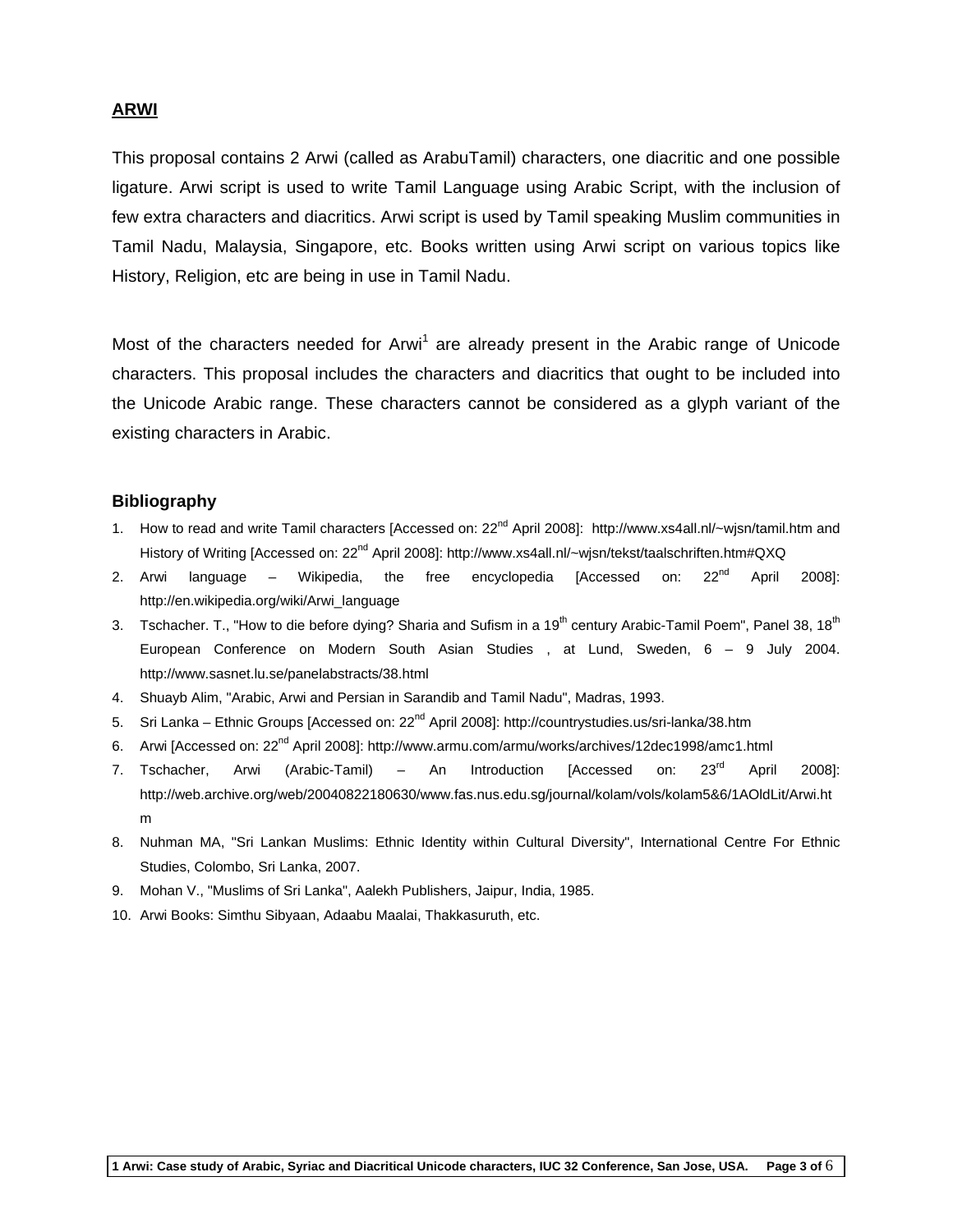

AIN (0639) **with THREE DOTS BELOW**



#### **Inverted** DAMMAH (064F) **Below**

**Usage:** This inverted Dammah is used similar to Fatha or Damma (064B-0652). This if used with TEH it becomes equivalent to the Tamil representation of TAEH.



## **Diacritic – Similar to 0653 Arabic Maddah Above + 064E Fatha**

**Usage:** This diacritic is used to indicate the joint pronunciation of Maddah with Fatha. Sometimes, instead of using this diacritic, people just use Maddah with a Fatha above. This could be considered as a ligature.

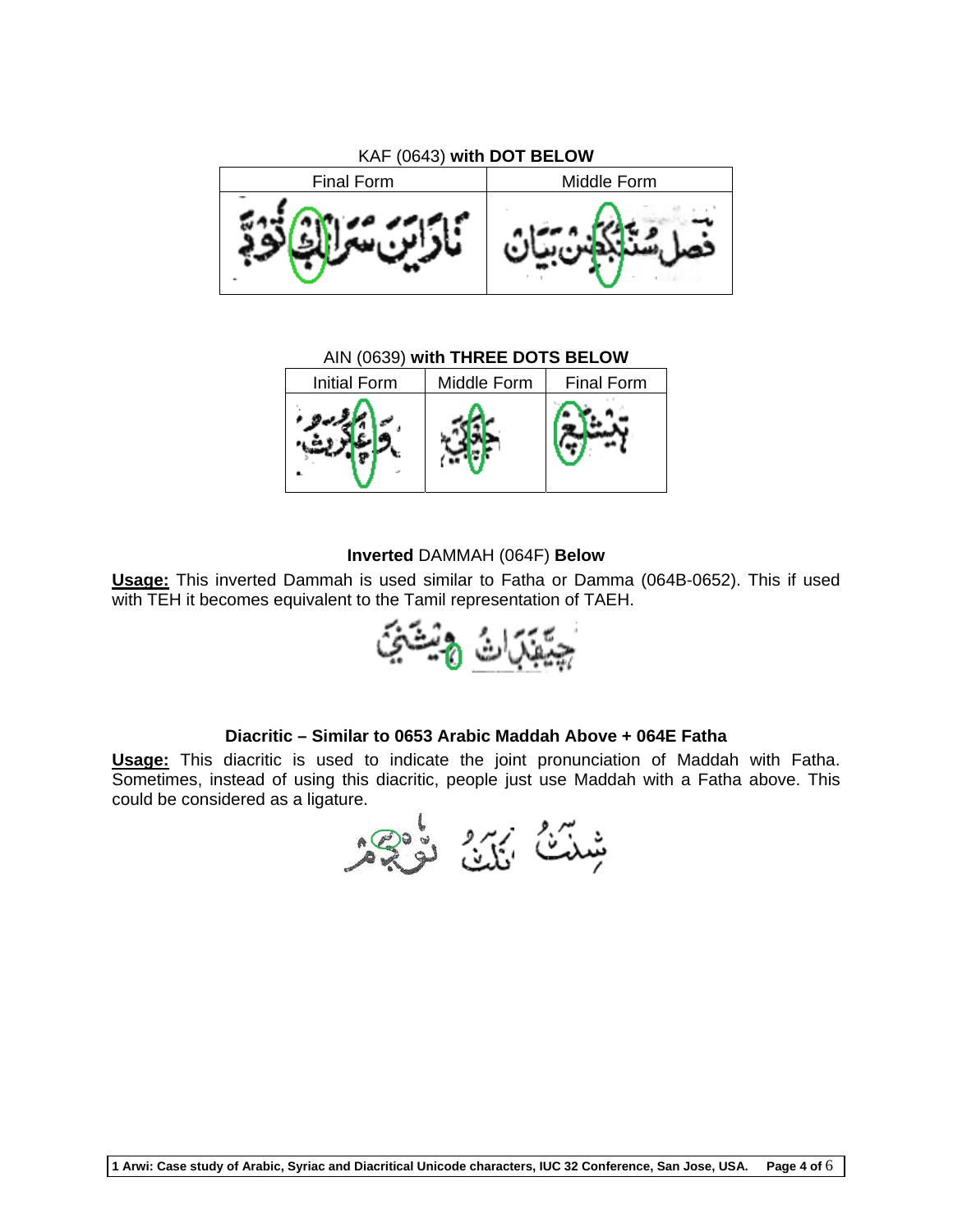**Characters/diacritics Generated:** 

KAF (0643) **with DOT BELOW** (Four Forms)

كِ كِسل سكِل س  $\mathsf{S}_{\mathsf{S}}$ 

AIN (0639) **with THREE DOTS BELOW** (Four Forms)





**Inverted** DAMMAH (064F) **Below** 

**Diacritic – Similar to 0653 Arabic Maddah Above + 064E Fatha**